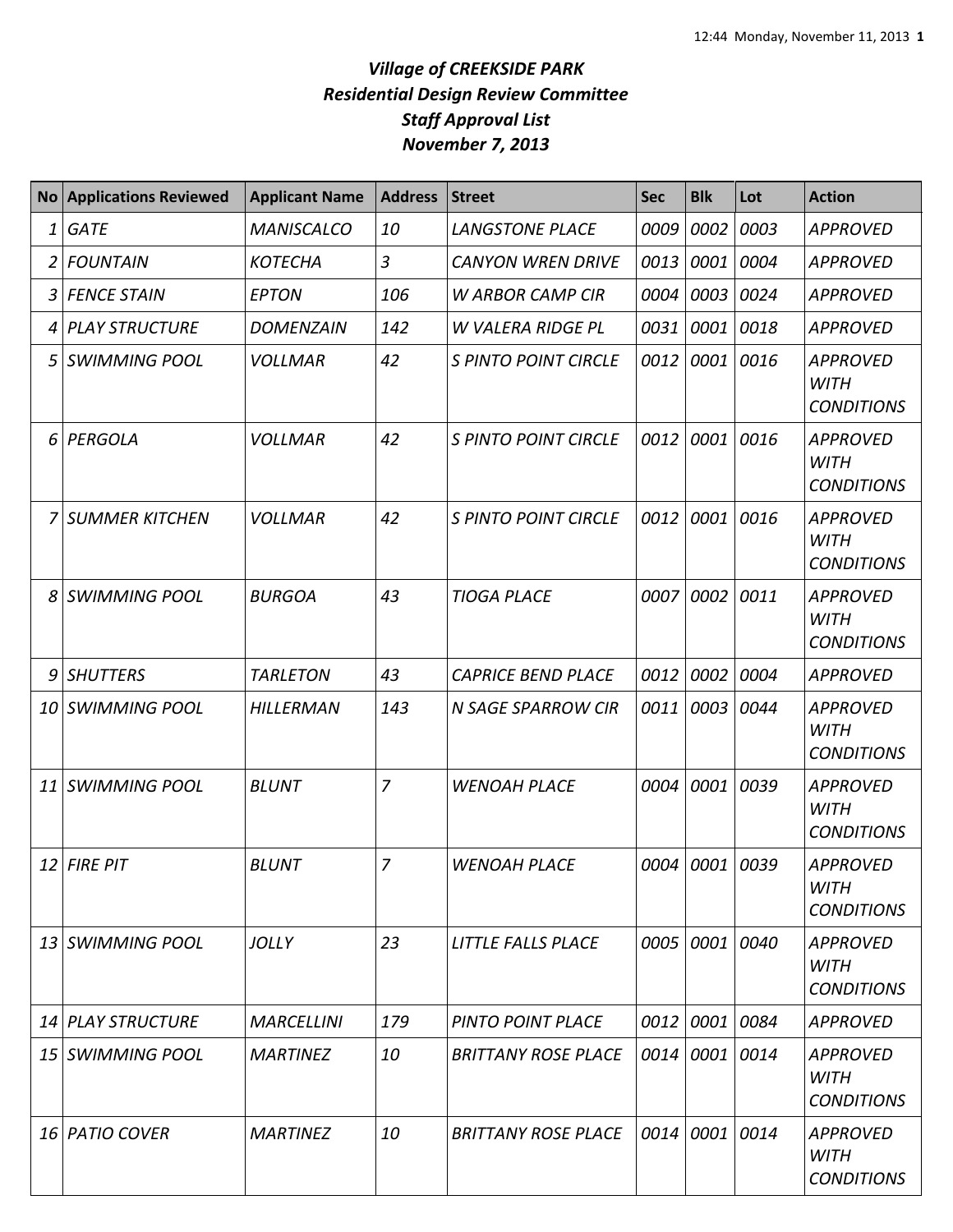| No.  | <b>Applications Reviewed</b> | <b>Applicant Name</b> | <b>Address</b> | <b>Street</b>              | <b>Sec</b> | <b>Blk</b>     | Lot  | <b>Action</b>                                       |
|------|------------------------------|-----------------------|----------------|----------------------------|------------|----------------|------|-----------------------------------------------------|
|      | 17 SUMMER KITCHEN            | <b>MARTINEZ</b>       | 10             | <b>BRITTANY ROSE PLACE</b> | 0014       | 0001           | 0014 | <b>APPROVED</b><br><b>WITH</b><br><b>CONDITIONS</b> |
| 18 I | <b>PRIVACY WALL</b>          | <b>MARTINEZ</b>       | 10             | <b>BRITTANY ROSE PLACE</b> | 0014       | 0001           | 0014 | <b>APPROVED</b>                                     |
|      | 19 FENCE STAIN               | <b>MAXWELL</b>        | 54             | <b>S SAGE SPARROW CIR</b>  | 0011       | 0004           | 0015 | <b>APPROVED</b>                                     |
| 20   | <b>STORAGE SHED</b>          | <b>OROZCO</b>         | 19             | <b>VALLEY COTTAGE PL</b>   | 0026       | 0001           | 0005 | <b>APPROVED</b>                                     |
| 21   | <b>WALKWAY</b>               | <b>OROZCO</b>         | 19             | <b>VALLEY COTTAGE PL</b>   | 0026       | 0001           | 0005 | <b>APPROVED</b>                                     |
| 221  | <b>SWIMMING POOL</b>         | <b>BAUS</b>           | 38             | <b>VALERA RIDGE DRIVE</b>  | 0017       | 0001           | 0012 | <b>APPROVED</b><br><b>WITH</b><br><b>CONDITIONS</b> |
|      | 23 PERGOLA                   | <b>GUERRERO</b>       | 46             | <b>BUTTERNUT GROVE PL</b>  | 0004       | 0001           | 0022 | <b>APPROVED</b><br><b>WITH</b><br><b>CONDITIONS</b> |
|      | 24 SUMMER KITCHEN            | <b>GUERRERO</b>       | 46             | <b>BUTTERNUT GROVE PL</b>  | 0004       | 0001           | 0022 | <b>APPROVED</b><br><b>WITH</b><br><b>CONDITIONS</b> |
| 25 I | PERGOLA                      | <b>SUAREZ</b>         | 10             | <b>MARIN CREEK PLACE</b>   | 0022       | 0001           | 0019 | <b>APPROVED</b><br><b>WITH</b><br><b>CONDITIONS</b> |
| 26   | <b>WALKWAY</b>               | <b>SUAREZ</b>         | 10             | <b>MARIN CREEK PLACE</b>   | 0022       | 0001           | 0019 | <b>APPROVED</b>                                     |
|      | 26 PERGOLA                   | <b>ALBERT</b>         | $\overline{z}$ | <b>WOOD DRAKE PLACE</b>    | 0004       | 0001           | 0008 | <b>APPROVED</b><br><b>WITH</b><br><b>CONDITIONS</b> |
|      | 27 PATIO                     | <b>ALBERT</b>         | 7              | <b>WOOD DRAKE PLACE</b>    |            | 0004 0001      | 0008 | <b>APPROVED</b>                                     |
|      | 28 PERGOLA                   | LOPEZ                 | 10             | <b>WINDSINGER COURT</b>    |            | 0002 0004 0009 |      | <b>APPROVED</b>                                     |
|      | $29$ PATIO                   | LOPEZ                 | 10             | <b>WINDSINGER COURT</b>    | 0002       | 0004 0009      |      | <b>APPROVED</b>                                     |
|      | 30 ARBOR                     | <b>LOPEZ</b>          | 10             | <b>WINDSINGER COURT</b>    |            | 0002 0004 0009 |      | <b>APPROVED</b>                                     |
|      | 31 SUMMER KITCHEN            | LOPEZ                 | 10             | <b>WINDSINGER COURT</b>    |            | 0002 0004 0009 |      | <b>APPROVED</b><br><b>WITH</b><br><b>CONDITIONS</b> |
| 32   | WALKWAY                      | LOPEZ                 | 10             | <b>WINDSINGER COURT</b>    | 0002       | 0004 0009      |      | <b>APPROVED</b>                                     |
|      | 33 FIRE PIT                  | LOPEZ                 | 10             | <b>WINDSINGER COURT</b>    | 0002       | 0004           | 0009 | <b>APPROVED</b><br><b>WITH</b><br><b>CONDITIONS</b> |
|      | $34$ PATIO                   | <b>SNYDER</b>         | 6              | <b>WINDSINGER COURT</b>    |            | 0002 0004 0008 |      | <b>APROVED</b>                                      |

L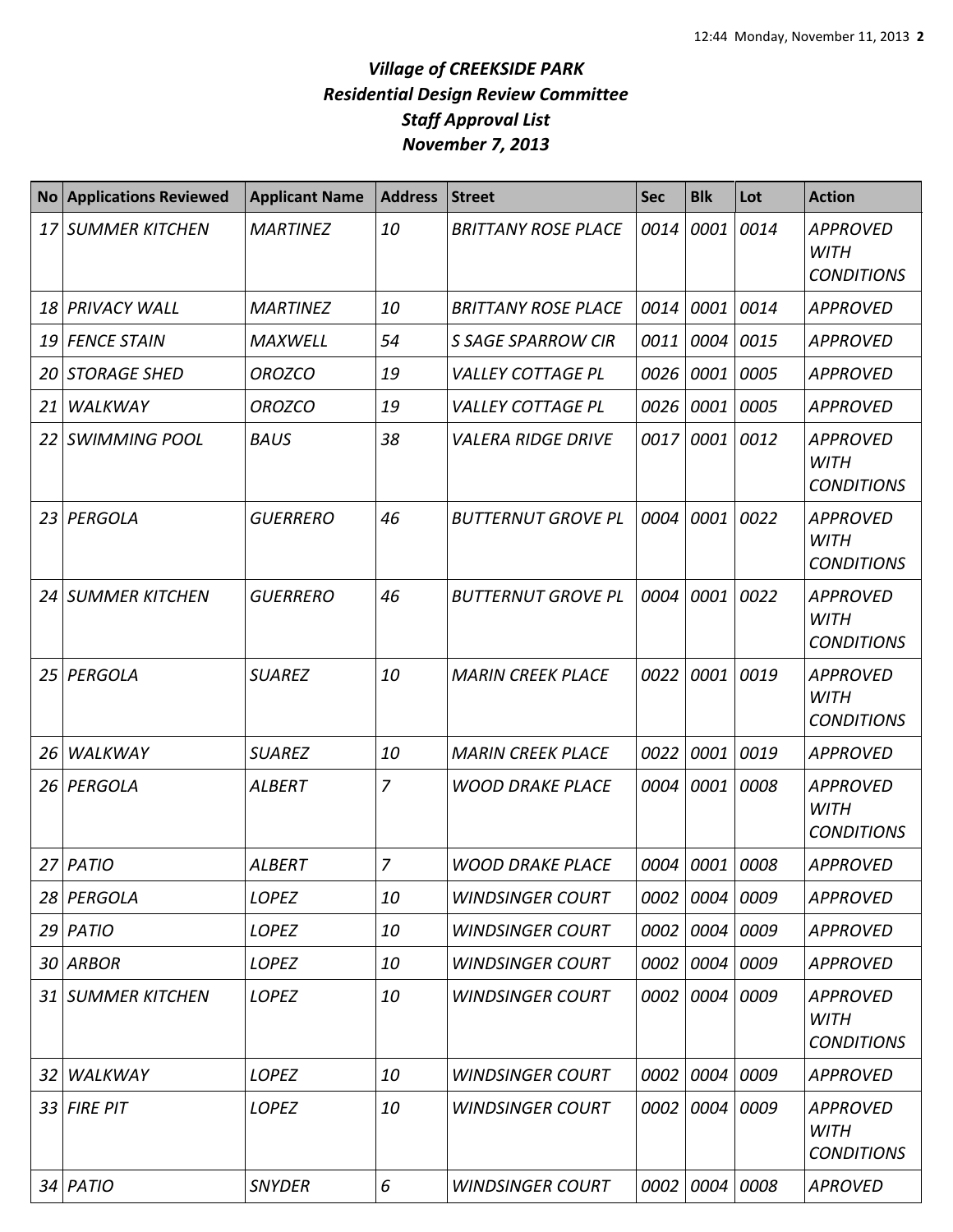| <b>No</b> | <b>Applications Reviewed</b> | <b>Applicant Name</b> | <b>Address</b> | <b>Street</b>             | <b>Sec</b> | <b>Blk</b> | Lot  | <b>Action</b>                                       |
|-----------|------------------------------|-----------------------|----------------|---------------------------|------------|------------|------|-----------------------------------------------------|
| 35        | <b>FENCE</b>                 | <b>SHELDON</b>        | 10             | <b>HOMED LARK</b>         | 0013       | 0002       | 0031 | <b>APPROVED</b>                                     |
| 36        | <b>GENERATOR</b>             | <b>GARCIA</b>         | 47             | E CRYSTAL CANYON          | 0001       | 0001       | 0045 | <b>APPROVED</b><br><b>WITH</b><br><b>CONDITIONS</b> |
| 37        | <b>SWIMMING POOL</b>         | <b>BUTLER</b>         | 146            | <b>BAUER POINT CIRCLE</b> | 0006       | 0001       | 0076 | <b>APPROVED</b><br><b>WITH</b><br><b>CONDITIONS</b> |
| 38        | PERGOLA                      | <b>GLATFELTER</b>     | 6              | <b>SHADED ARBOR DR</b>    | 0027       | 0001       | 0070 | <b>APPROVED</b>                                     |
| 39        | <b>SUMMER KITCHEN</b>        | <b>GLATFELTER</b>     | 6              | <b>SHADED ARBOR DR</b>    | 0027       | 0001       | 0070 | <b>APPROVED</b><br><b>WITH</b><br><b>CONDITIONS</b> |
| 40        | <b>PIZZA OVEN</b>            | <b>GLATFELTER</b>     | 6              | <b>SHADED ARBOR DR</b>    | 0027       | 0001       | 0070 | <b>APPROVED</b><br><b>WITH</b><br><b>CONDITIONS</b> |
| 41        | <b>FOUNTAIN</b>              | <b>GLATFELTER</b>     | 6              | <b>SHADED ARBOR DR</b>    | 0027       | 0001       | 0070 | <b>APPROVED</b><br><b>WITH</b><br><b>CONDITIONS</b> |
| 42        | <b>FENCE</b>                 | <b>GLATFELTER</b>     | 6              | <b>SHADED ARBOR DR</b>    | 0027       | 0001       | 0070 | <b>APPROVED</b>                                     |
| 43        | <b>PLAY STRUCTURE</b>        | <b>ROCKETT</b>        | 19             | <b>HANDBRIDGE PLACE</b>   | 0003       | 0003       | 0032 | <b>APPROVED</b>                                     |
| 44        | <b>PATIO</b>                 | <b>ROCKETT</b>        | 19             | <b>HANDBRIDGE PLACE</b>   | 0003       | 0003       | 0032 | <b>APPROVED</b>                                     |
| 45        | <b>FENCE</b>                 | <b>MERCADO</b>        | 7332           | <b>LAKE PALOMA TRAIL</b>  | 0011       | 0001       | 0011 | <b>APPROVED</b>                                     |
| 46        | <b>FENCE</b>                 | <b>QUINTANA</b>       | 7322           | <b>LAKE PALOMA TRAIL</b>  | 0011       | 0001       | 0010 | <b>APPROVED</b>                                     |
| 47        | <b>SWIMMING POOL</b>         | <b>TORRES</b>         | 38             | <b>N FREEMONT RIDGE</b>   | 0023       | 0001       | 0015 | <b>APPROVED</b><br><b>WITH</b><br><b>CONDITIONS</b> |
|           | 48 SUMMER KITCHEN            | <b>TORRES</b>         | 38             | <b>N FREEMONT RIDGE</b>   | 0023       | 0001 0015  |      | <b>APPROVED</b><br><b>WITH</b><br><b>CONDITIONS</b> |
| 49        | PERGOLA                      | <b>TORRES</b>         | 38             | <b>N FREEMONT RIDGE</b>   | 0023       | 0001       | 0015 | <b>APPROVED</b><br><b>WITH</b><br><b>CONDITIONS</b> |
| 50        | WALKWAY                      | <b>DE SANDI</b>       | 26             | <b>SPINCASTER DRIVE</b>   | 0030       | 0001       | 0024 | <b>APPROVED</b>                                     |
| 51        | WALKWAY                      | <b>JOHNSON</b>        | 26             | N SHASTA BEND CIR         | 0022       | 0001       | 0025 | <b>APPROVED</b>                                     |
| 52        | <b>FENCE STAIN</b>           | DE LA CERDA           | 202            | <b>PINTO POINT DRIVE</b>  | 0012       | 0001 0090  |      | <b>APPROVED</b>                                     |
| 53        | <b>PLAY STRUCTURE</b>        | <b>PATTERSON</b>      | $\overline{a}$ | <b>LARCHFIELD COURT</b>   | 0003       | 0003 0008  |      | <b>APPROVED</b>                                     |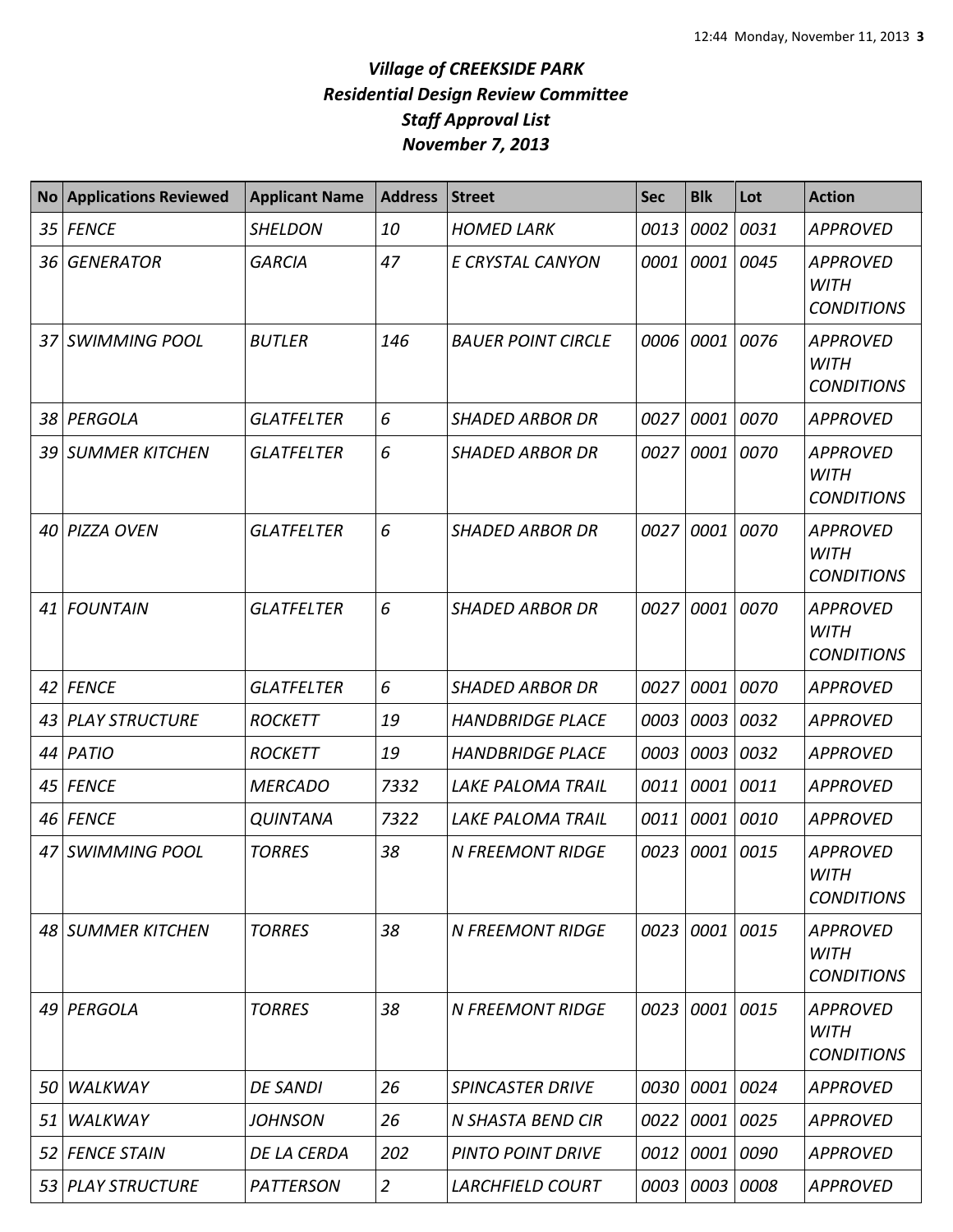|      | No Applications Reviewed | <b>Applicant Name</b> | <b>Address</b> | Street                   | <b>Sec</b> | <b>Blk</b>     | Lot  | <b>Action</b>                                       |
|------|--------------------------|-----------------------|----------------|--------------------------|------------|----------------|------|-----------------------------------------------------|
|      | 54 DOOR                  | <b>KITE</b>           | 47             | <b>SPINCASTER DRIVE</b>  | 0030       | 0001           | 0039 | <b>APPROVED</b><br><b>WITH</b><br><b>CONDITIONS</b> |
|      | 55 SWIMMING POOL         | <b>FERNANDEZ</b>      | 55             | <b>N BACOPA DRIVE</b>    | 0007       | 0006 0003      |      | <b>APPROVED</b><br><b>WITH</b><br><b>CONDITIONS</b> |
| 56 I | <b>PATIO COVER</b>       | <b>FERNANDEZ</b>      | 55             | <b>N BACOPA DRIVE</b>    | 0007       | 0006 0003      |      | <b>APPROVED</b><br><b>WITH</b><br><b>CONDITIONS</b> |
| 56   | <b>FENCE</b>             | <b>GRACE</b>          | 7422           | <b>LAKE PALOMA TRAIL</b> | 0011       | 0001           | 0014 | <b>APPROVED</b><br><b>WITH</b><br><b>CONDITIONS</b> |
| 57   | PERGOLA                  | <b>KRUEGER</b>        | 18             | <b>KITTATINNY PLACE</b>  | 0003       | 0004           | 0012 | <b>APPROVED</b><br><b>WITH</b><br><b>CONDITIONS</b> |
| 58   | <b>SUMMER KITCHEN</b>    | <b>KRUEGER</b>        | 18             | <b>KITTATINNY PLACE</b>  | 0003       | 0004           | 0012 | <b>APPROVED</b><br><b>WITH</b><br><b>CONDITIONS</b> |
|      | $59$ PATIO               | <b>KRUEGER</b>        | 18             | <b>KITTATINNY PLACE</b>  | 0003       | 0004           | 0012 | <b>APPROVED</b>                                     |
| 60 I | <b>SWIMMING POOL</b>     | <b>EHTESHAM</b>       | 94             | <b>BUCK TRAIL PLACE</b>  | 0004       | 0003           | 0060 | <b>APPROVED</b><br><b>WITH</b><br><b>CONDITIONS</b> |
| 61 I | <b>SWIMMING POOL</b>     | <b>RAWLINGS</b>       | 10             | <b>JASPERS PLACE</b>     | 0027       | 0001 0022      |      | <b>APPROVED</b><br><b>WITH</b><br><b>CONDITIONS</b> |
|      | 62 FIRE PIT              | RAWLINGS              | 10             | <b>JASPERS PLACE</b>     |            | 0027 0001 0022 |      | <b>APPROVED</b><br><b>WITH</b><br><b>CONDITIONS</b> |
|      | 63 SWIMMING POOL         | <b>ALATORRE</b>       | 35             | <b>NAGSHEAD PLACE</b>    |            | 0021 0001 0048 |      | <b>APPROVED</b><br>WITH<br><b>CONDITIONS</b>        |
|      | 64 PERGOLA               | <b>ALATORRE</b>       | 35             | <b>NAGSHEAD PLACE</b>    |            | 0021 0001 0048 |      | <b>APPROVED</b><br>WITH<br><b>CONDITIONS</b>        |
|      | 65 SUMMER KITCHEN        | <b>ALATORRE</b>       | 35             | <b>NAGSHEAD PLACE</b>    | 0021       | 0001 0048      |      | <b>APPROVED</b><br><b>WITH</b><br><b>CONDITIONS</b> |